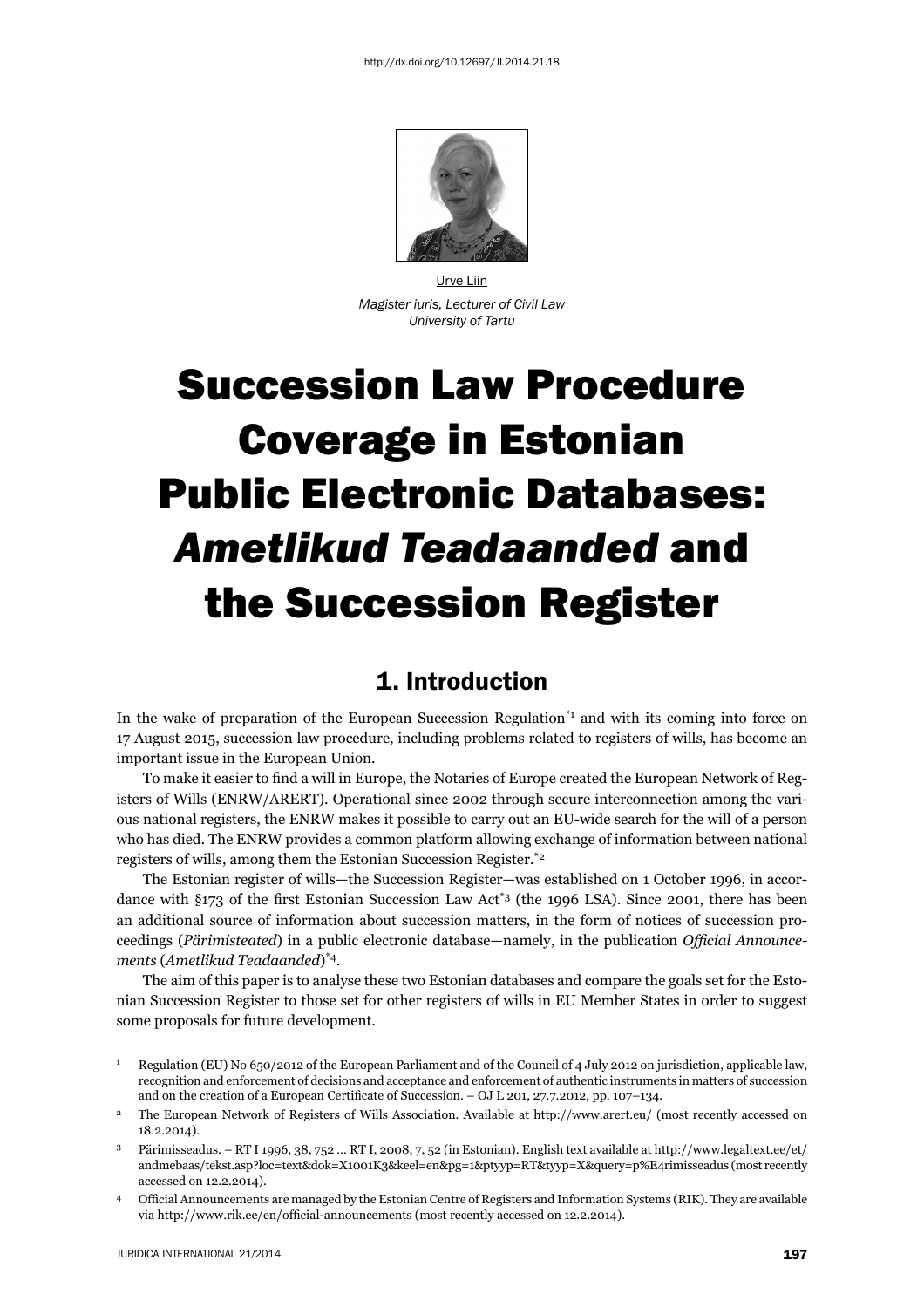## 2. The legal basis and purpose of the registers 2.1. The Succession Register

Currently, the Succession Register and its administration are governed by §§ 176–179 of Chapter 7 of the second Estonian Law of Succession Act\*5 (the 2008 LSA), and Regulation 38 of the Minister of Justice, issued on 3 December 2013, whose title translates to 'The procedure for maintaining the Succession Register and of making entries in and release of data from the Succession Register'\*6 (also called the SR Regulation).

The Succession Registry was created for two purposes. The first and more important goal was to create a common database for recording the existence and location of wills and succession contracts in order to facilitate their being found and the subsequent fulfilment of the last will of the testator. The secondary purpose of the register was to gather information about which notary was responsible for which succession matters. The principle related to this was stated *expressis verbis* into §1761 (2) of the 2008 LSA. But the 1996 LSA already featured a provision granting delegation authority by which the Minister of Justice could foresee the need for requiring addition to the Succession Register of further data deemed necessary for settling of succession matters (§160 (2) of the 1996 LSA). According to Regulation 34, titled 'The procedure for performance of notarial acts pursuant to the Law of Succession Act'\*7 (the Regulation for the 1996 LSA), issued by the Minister of Justice on 20 December 1996, notaries are required to perform a query of the Succession Register after they certify an application for acceptance or renunciation of succession, to see whether another notary has already opened a file for the succession in question. If a file has been opened by another notary, the application for acceptance or renunciation of succession is forwarded to that notary. Otherwise the notary will open a succession file based on the application received and will inform the Succession Register of this fact (under the Regulation for the 1996 LSA, paragraph 22). It is necessary to note that, according to the Soviet law of succession, just as under the Estonian law—as well as under the 1996 LSA and the 2008 LSA, the heir needs only initiate the succession proceedings at a notary's office if a succession certificate is needed—for example, in order to dispose of an immovable that is part of the estate.

From a historical perspective, it might be interesting to note that the German lawyers who were acting as experts for the drafting of the Estonian Law of Succession Act in 1995 did not think it necessary to establish a central register of wills as an institution. They did not see any possible independent function for the registry of wills as an autonomous entity. This position was understandable in those days, since Germany itself had no register of wills at the time. Germany's Central Register of Wills (Zentrales Testamentsregister, or ZTR), under the administration of the Federal Chamber of Notaries, entered in use on 1 January 2012.\*8

One of the important principles of the Estonian Succession Register is that, ever since its establishment, everyone has had the right to request information from the Succession Register upon a person's death (§162 (2) of the 1996 LSA; §179 (2) of the 2008 LSA).

The registrar is also required to respond to enquiries submitted by the registrar of the register of wills of a foreign state (under §179 (22) and (5) of the 2008 LSA). Until maintenance of the Succession Register is transferred to the Chamber of Notaries, on 1 January 2015, the information entered in the Succession Register shall remain accessible through the Succession Register of Harju County Court (under §1841 of the 2008 LSA).

Confidentiality of information pertaining to wills and succession contracts that is entered in the register is maintained until the opening of succession proceedings (see §161 of the 1996 LSA or §178 of the 2008 LSA). However, there is an exception for information associated with reciprocal wills of spouses: this information is provided already upon the death of one of the two (see §162 (1) of the 1996 LSA and §179 (1) of the 2008 LSA). This interpretation is allowed also by §3 (3) of the Notaries Act\*9, according to which

<sup>5</sup> Pärimisseadus. – RT I 2008, 7, 52 … TR I, 9.10.2013, 1 (in Estonian). English text available at https://www.riigiteataja.ee/ en/eli/ee/Riigikogu/act/507112013002/consolide (most recently accessed on 12.2.2014).

<sup>6</sup> Pärimisregistri pidamise, pärimisregistrisse kannete tegemise ja pärimisregistrist teabe väljastamise kord. – RT I, 6.12.2013, 4 (in Estonian).

<sup>7</sup> Pärimisseadusest tulenevate notariaaltoimingute tegemise kord. – RTL 1997, 10, 68 (in Estonian).

<sup>8</sup> Zentrales Testamentsregister. Home page available at http://www.testamentsregister.de/en (most recently accessed on 18.2.2014).

<sup>9</sup> Notariaadiseadus. – RT I 2001, 93, 565 … RT I, 9.10.2013, 1 (in Estonian). English text available at https://www.riigiteataja. ee/en/eli/511112013002/consolide (most recently accessed on 12.2.2014).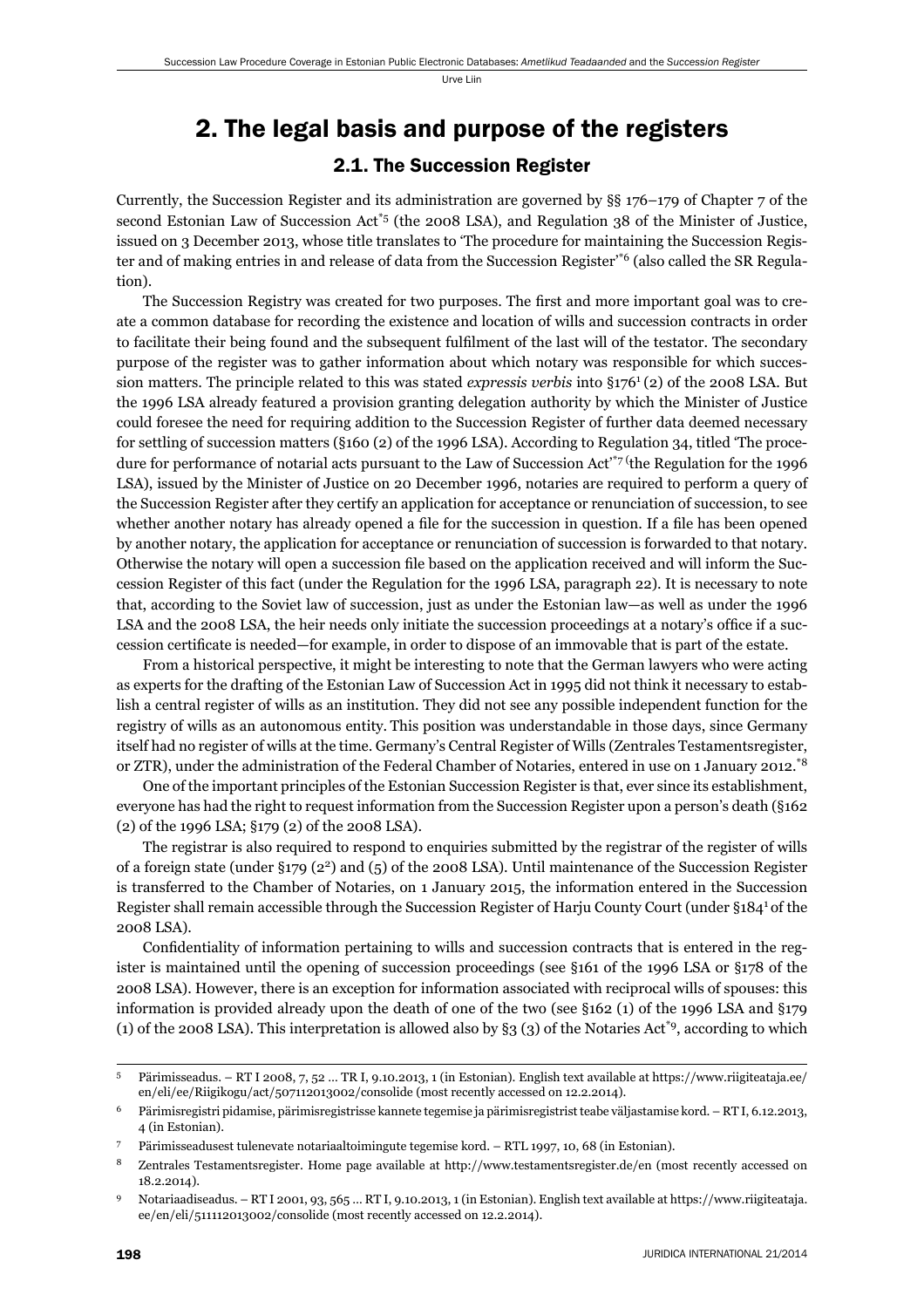a notary may disclose information about the existence and the content of a will only after the death of the testator, except after the death of one spouse, when a notary may disclose information on the existence of the reciprocal will of the spouses and dispositions made by the deceased spouse.

In my opinion, Estonia should follow the principle of confidentiality of the last will that is commonly accepted in Europe and develop ways of better protecting the confidentiality of the will of a living person—in this case, the surviving spouse. Furthermore, there is no actual technical necessity for 'premature' release of information, since the entries in the Succession Register pertaining to reciprocal wills of spouses or the revocation thereof are made separately for each spouse (under  $\S 159$  (3) of the 1996 LSA or  $\S 176^2$  (2) of the 2008 LSA). By disclosing that the deceased spouse made arrangements to be effected upon his or her death and that the will is in the context of reciprocal wills of the spouses, to be applied on the death of the first spouse, the arrangements that the surviving spouse had made for after his or her death can already be directly deduced. That violates the principle according to which nobody should know whether the surviving spouse has made any arrangements at all.

Another major inconsistency in the Regulation of the Estonian Succession Register is that its main purpose—to guarantee that the provisions of the last will of the deceased can be fulfilled upon death—has not been legally ensured. That is, information about a person's death is not directly forwarded to the Succession Register, nor does it automatically initiate the procedure of opening the last will of the deceased that had been registered and electronically preserved in the Succession Register. The current procedure is at variance with the way things are done in Germany, the main model for the law used in the development of our law of succession.

In Germany, at death, the ZTR is consulted *ex officio* for purposes of finding existing wills or other instruments related to inheritance. Thereupon, the Federal Chamber of Notaries informs the competent succession court about the existence of wills that have to be observed. This permits more rapid and efficient carrying out of the testator's will.

The reason for this important function not having been added to the Estonian Succession Register could be either an inability to understand the problem or a lack of the will to solve it. German experts warned of unnecessary additional maintenance expenses arising from establishment of the Succession Register, primarily on account of the reporting necessary between the registers: when a testament or inheritance contract is notarised, the register of wills has to be notified. All vital statistics offices would have to notify the register of wills about the deaths they record. The register of wills, in turn, would have to notify the institution where the last will of the deceased is preserved. Apparently Estonian lawmakers decided to eliminate the state-financed element of these notification expenses identified by the German experts.

It seems that the exchange of data between the Succession Register and the population register is finally starting to function. Subsection 15 (2) of the SR Regulation states that, if doing so is technically possible, the entry about the decedent's death shall be made automatically in the Succession Register on the basis of entries in the population register. That leaves only the last step, informing the notary who certified the last will about the death. Once administration of the Succession Register has been transferred to the Chamber of Notaries, in 2015, the question of spending state funds will become irrelevant and the notaries, should they consider automatic notification to be useful, will be sure to work out and propose corresponding Regulation.

Another obstacle to fulfilment of the main purpose of the Succession Register might be revealed by the question of the expense of notarial proceedings. Clarification may be in order. In Estonia, succession proceedings are strictly voluntary: proceedings are initiated only upon the application of some person, and the costs of initiating these proceedings have to be paid by the one submitting the application. Unlike expenses for proceedings related to the administration and inventory of the estate, the costs of initiating succession proceedings with a notary cannot be recovered from the assets of the estate. This means that if the succession registry were to notify the notary who preserved the deceased's last will or succession contract, that notary would have to initiate the succession proceedings *ex officio*, which would necessarily entail a change in the collection of the initiation expenses.

On the other hand, this method of automatic notification as to a person's death would eliminate the current freedom that beneficiaries have in choosing which notary will manage the succession proceedings. Since the end of 2007, there have been no territorial restrictions on notaries with respect to conducting of succession proceedings, which means that a person wishing to initiate succession proceedings will choose the notary most favourable to his or her interests. From what can be seen from the notices of succession proceedings, the notary chosen will in most cases be the one who notarised the testator's last will. But this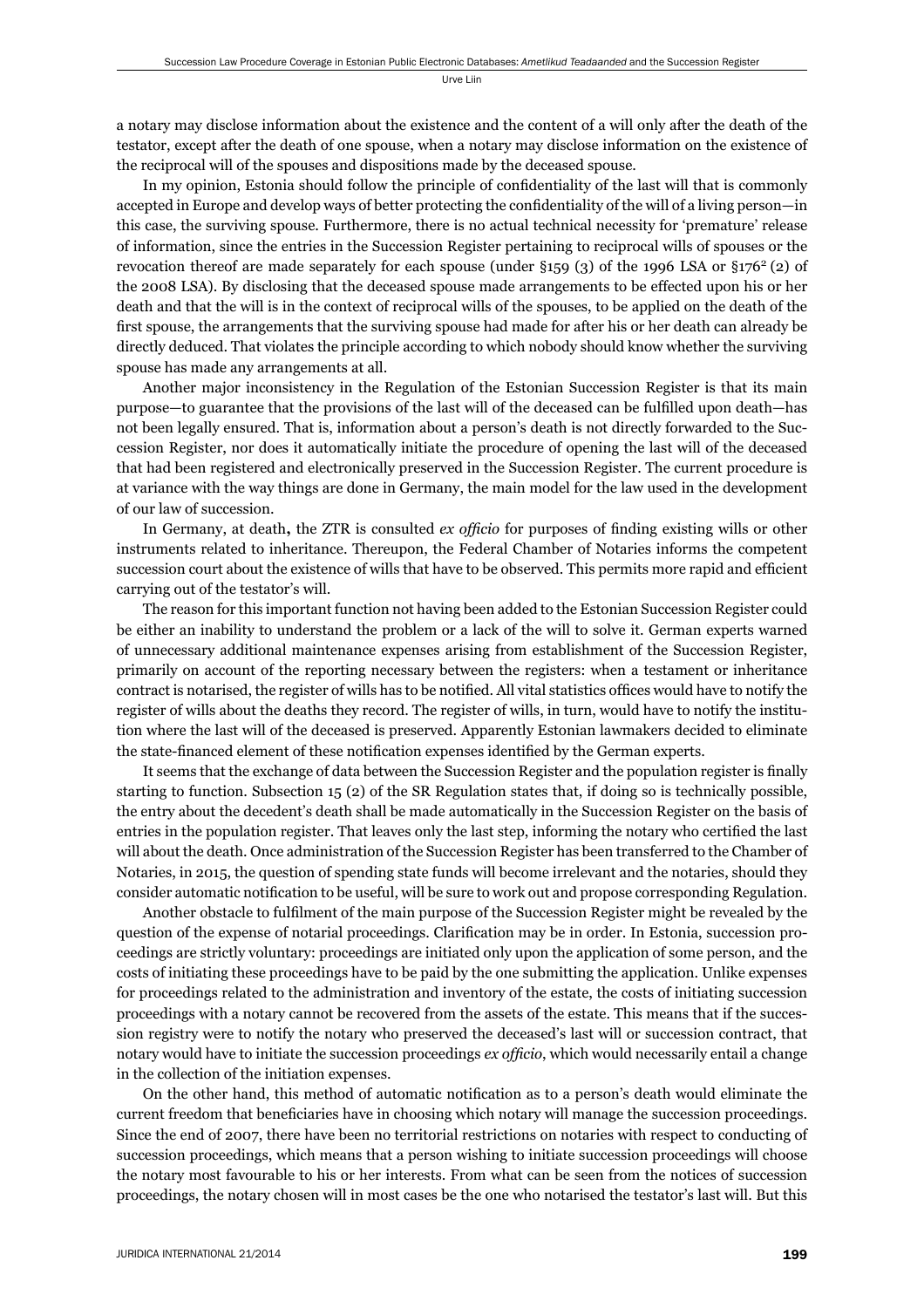is not always the case. Even in the case of such notification from the Succession Register, it is my opinion that the freedom of choosing the notary to conduct the succession proceedings is not too restricted, since even now the law provides for very different categories of persons being able to initiate succession proceedings. According to §166 (1) of the 2008 LSA, an application for initiation of succession proceedings can be submitted by, in addition to an heir, a creditor of the deceased, a legatee, or any other person who has rights in respect of the estate. Why not enable the not-yet-deceased to select the notary who will conduct their succession proceedings, by choosing the notary to notarise their last will?

A positive aspect of recovery of the expenses of initiating succession proceedings from the estate (i.e., from the person who inherited in the end) would be that it would place people who renounce succession in an equal position. Today, according to §31 of the Notary Fees Act<sup>\*10</sup> (NFA), the notary's fee for certification of an application for renunciation of succession is EUR 6.35 (see clause 31) while the notary's fee for certification of an application for initiation of succession proceedings is EUR 63.90 (see clause 32). In comparison, the notarial fee for certification of an application for acceptance of succession is EUR 65.15 (clause 30). In cases wherein application for renunciation or acceptance of succession is included in the cost of application for initiation of succession proceedings, only the notary's fee for initiation of the proceedings has to be paid (see §31<sup>1</sup> of the NFA).

### 2.2. Notices of succession proceedings (*Pärimisteated*)

Publishing of notices of succession proceedings was already provided for by the first Estonian LSA, that of 1996. With the implementation of that act, the system for acceptance of succession entered use for transfer of an estate. According to §4 of the 1996 LSA, in order to inherit, the heir had to accept succession. There was a general term of 10 years for the acceptance of succession, but if a relevant application was submitted, the notary could set a shorter term, which was not to be shorter than two months (§118 of the 1996 LSA). The notary's shortening of the term for acceptance or renunciation of succession meant that potential heirs had to be notified of the new, shorter time period. A notary shortening the term was required to send written notice of doing so to persons entitled to inherit or to publish a notice in a national daily newspaper (§118 (1) of the 1996 LSA). An amendment that came into force on 1 January 2000 provided that the notary may set a term for acceptance or renunciation of succession and send written notice thereof to persons entitled to succeed or, alternatively, publish a notice in the official publication *Official Announcements* (*Ametlikud Teadaanded*).

So it can be said that, according to the 1996 LSA, the purpose of publishing the notice of succession proceedings was to let it be known publicly which notary was responsible for the succession-related affairs of a certain deceased person and what time limits had been set by the notary for acceptance or renunciation of the associated succession. This was meant to ensure that all persons entitled to succession, including people whose names or contact information were not known to the notary, could exercise their right of succession and inform the notary conducting the proceedings. However, publishing a notice of succession proceedings was not obligatory by law, and every notary decided case-specifically whether to publish a notice or not. If convinced of having already notified all persons entitled to succession, a notary might not publish the notice in *Ametlikud Teadaanded*. In the first years, no notices of succession proceedings were published, irrespective of whether the person had died before 1 January 1997, meaning that the succession had to be resolved in accordance with the Civil Code of the Estonian SSR. The reason for this was that, under said civil code, the same time limit was always in place for acceptance or renunciation of succession—six months from the death in question.

*Ametlikud Teadaanded* was established on 20 January 1999 as was required by §24 of the *Riigi Teataja* Act<sup>\*11</sup> 1999, and at first it was published in printed form. The official publication *Ametlikud Teadaanded* was a non-periodic supplement to a national daily newspaper. With the amendment of 1 January 2007, it

<sup>10</sup> Notari tasu seadus. – RT I 1996, 23, 456 … RT I, 9.10.2013, 1 (in Estonian).

<sup>11</sup> Riigi Teataja seadus. – RT I 1999, 10, 155 … RT I 2010, 19, 101 (in Estonian). English consolidated text as of December 2007 available at http://www.legaltext.ee/et/andmebaas/tekst.asp?loc=text&dok=X30080K7&keel=en&pg=1&ptyyp =RT&tyyp=X&query=riigi+teataja+seadus (most recently accessed on 23.2.12014).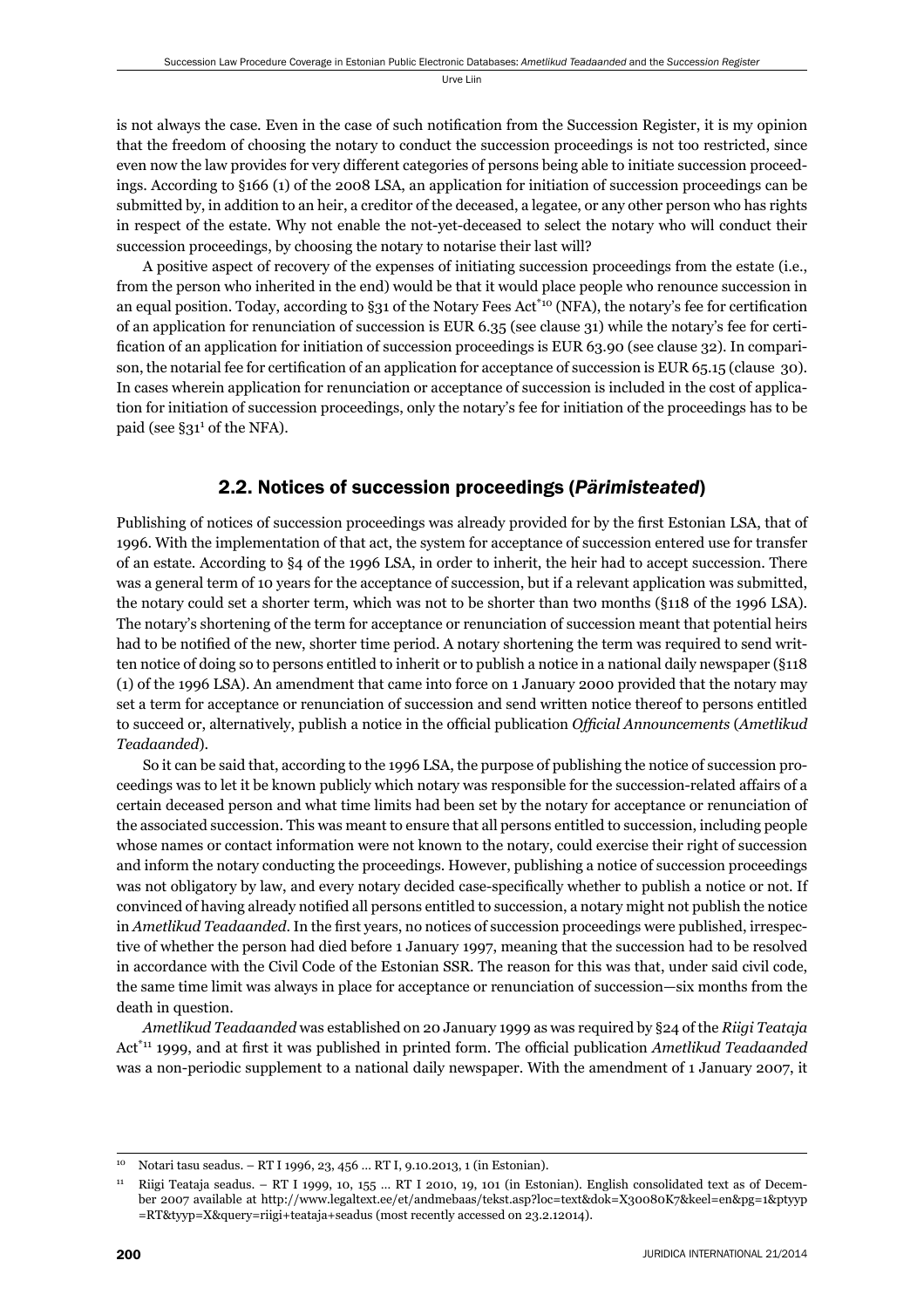was changed into an electronic official publication by the Ministry of Justice and became available only online\*12.

According to §13 of the *Riigi Teataja* Act\*13 2010, passed on 22 April 2010, *Ametlikud Teadaanded* is an official online publication and database of the Republic of Estonia, one that is published and maintained by the Ministry of Justice. Also published in *Ametlikud Teadaanded* are notices, invitations, summonses, and announcements with respect to which there is a legal requirement to publish pursuant to a statute, a Regulation of the Government of the Republic, or a Regulation of a ministry but whose exact form of publication has not been prescribed. Reading of notices via the public user interface available on the Internet is free of charge, while a fee may be charged for other services. The statutes pertaining to *Ametlikud Teadaanded*\*14 are authorised by Regulation 43 of the Ministry of Justice, issued on 1 September 2011.

Without doubt, notices of succession proceedings account for the largest proportion of the notices published in *Ametlikud Teadaanded*, out of all types of notices. For example, there were, in total, 944 notices of succession proceedings in January 2014, followed by court notices (numbering 665) and notices of bankruptcy proceedings (304 notices).\*15

If, according to the 1996 LSA publishing of notices of succession proceedings in *Ametlikud Teadaanded* was up to the discretion of notaries, the 2008 LSA that came into force on 1 January 2009 made it obligatory, stating that a notary shall publish a notice pertaining to the initiation of succession proceedings in *Ametlikud Teadaanded* not later than two working days after initiation of the succession proceedings (see §168 (1) of the 2008 LSA). The list of information that must be included in the notices is set forth in a Regulation issued by the Minister of Justice (as stipulated in §168 (4) of the 2008 LSA). In the explanatory memorandum associated with the 2008 LSA, there is no explanation for imposing this obligation on notaries. This is probably because the terms of §168, along with the following §§ 169–175 of the 2008 LSA, regulating succession proceedings involving notaries, were not incorporated into the 2008 LSA until its second reading in Parliament (the Riigikogu), on 18 December 2007<sup>\*16</sup>. This might be best explained by the hope expressed by a member of the Legal Affairs Committee of the Riigikogu, Hanno Pevkur, about the new LSA as a whole:

I believe that the most positive fact about this draft act is that the legal protection of the heirs will become more certain […]. The ones entitled to inherit must have the possibility of putting that right into practice, and I am certain that if this act comes into force, this will be possible.<sup>\*17</sup>

It follows that the purpose of such widespread publishing of the succession notices is to disseminate as much information as possible about succession proceedings being conducted by notaries, in order to provide maximal protection for the persons entitled to inherit.

# 3. The information available in the registers

### 3.1. The Succession Register

As is mentioned above, the Estonian Succession Register differs from the registers of wills in other European countries in that, ever since its establishment, it has contained not only data about the testaments and succession contracts entered in it but also information about which notary is conducting the succession

<sup>12</sup> Ametlike Teadaannetega seonduvate seaduste muutmise seadus (Act Amending Acts related to Ametlikud Teadaanded). – RT I 2006, 55, 412 (in Estonian).

<sup>13</sup> Riigi Teataja seadus. – RT I 2010, 19, 101 … RT I, 29.6.2012, 1 (in Estonian) English text available at https://www.riigiteataja. ee/en/eli/520122013005/consolide (most recently accessed on 21.2.2014).

<sup>14</sup> Ametlike Teadaannete põhimäärus. – RT I, 6.9.2011, 4.

<sup>15</sup> Ametlikud Teadaanded. – https://www.ametlikudteadaanded.ee/ (most recently accessed on 21.2.2014).

<sup>16 56</sup> SE II, Muudatusettepanekute loetelu pärimisseaduse eelnõule (List of Amendments to the Draft Succession Act). Available at http://www.riigikogu.ee/?page=pub\_ooc\_file&op=emsplain2&content\_type=text/html&u=20140221153243&file\_id= 209237&mnsenme=56+SE&etapp=10.12.2007&fd=28.12.2009 (in Estonian) (most recently accessed on 20.2.2014).

<sup>17 &#</sup>x27;Pärimisseaduse eelnõu (56 SE) teise lugemise jätkamine. XI Riigikogu stenogramm. III istungjärk. Kolmapäev, 16. jaanuar 2008' (Continuation of the Second Reading of the draft Succession Act (56 SE). Shorthand notes of XI Riigikogu. Session of Wednesday, 16 January 2008), available at http://www.riigikogu.ee/?op=steno&stcommand=stenogramm&pk pkaupa=1&toimetatud=1&toimetamata=0&date=1200485246&paevakord=1442 (in Estonian) (most recently accessed on 21.2.2014).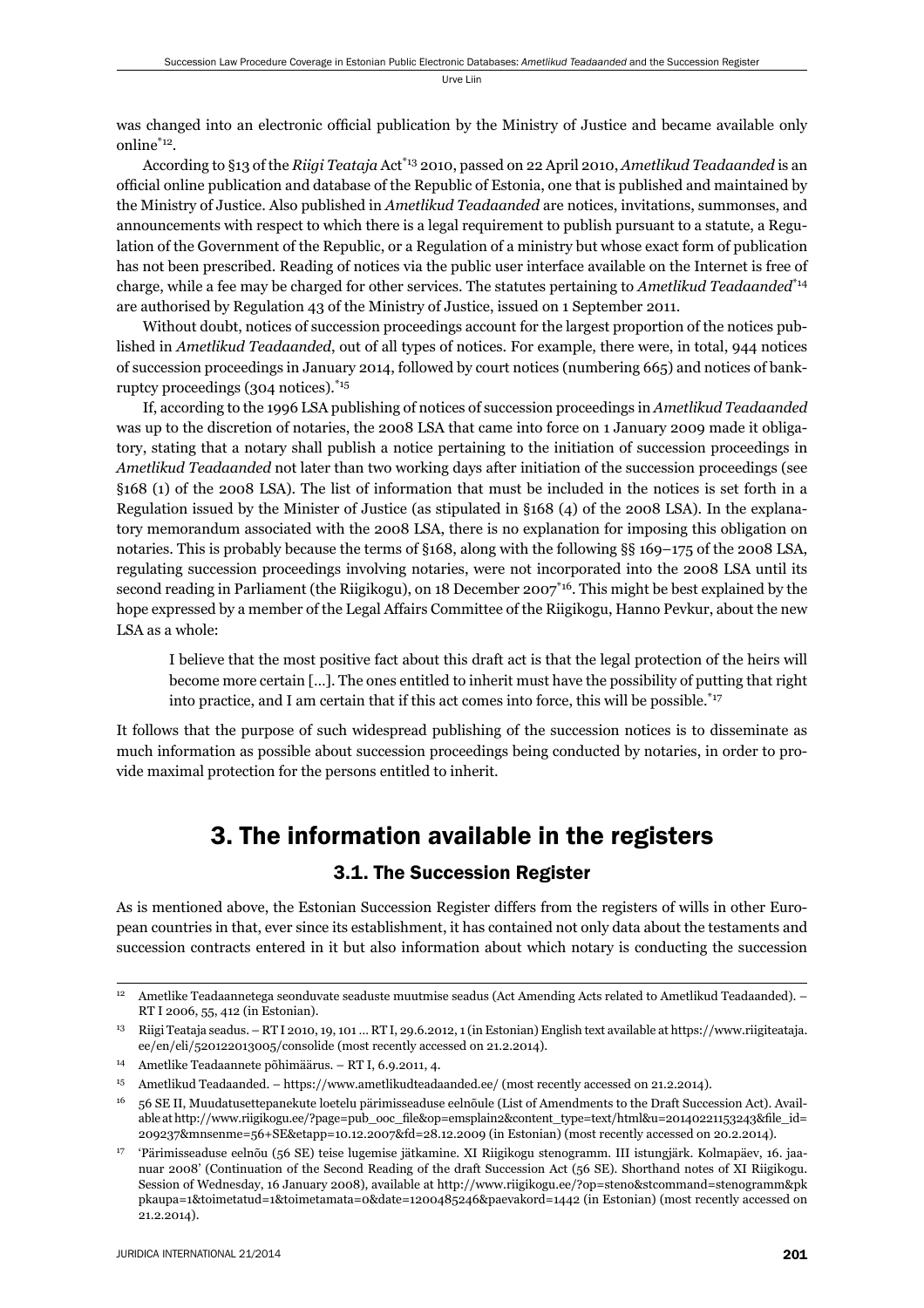proceedings of any given deceased person. At first, the Succession Register contained only information about the existence and location of wills and succession contracts, while the documents themselves were held at the offices of the notaries who had notarised them.

On 1 January 2009, the scope of the information to be entered in the register broadened substantially. In accordance with §176 (1) of the 2008 LSA, information about estate management measures and succession certificates was added. Last year—more precisely, with the amendment that came into force on 28 October 2013—information pertaining to disposal of a share of community property from an estate was added (§176<sup>1</sup> (2) of the 2008 LSA).

In line with the most recent amendments, the Succession Register today consists of digitised documents retained in the register and archives (§176<sup>1</sup> (1) of the 2008 LSA). Digital transcripts of notarised wills and succession contracts are stored in the archives of the Succession Register, while home-made (domestic) wills are not digitised. A digital transcript of the original of a will or succession contract is deemed to be equal to the original unless a notation has been entered in the Succession Register stating that the digital transcript was made from the original will or succession contract (see  $\S 176<sup>1</sup>$  (3) of the 2008 LSA).

The preparations for the archives began in the second half of 2012. It was then that the Chamber of Notaries commenced digitisation of the wills as a part of their programme for modernising the Succession Register. Wills and succession contracts from all notaries' offices were then gathered to be digitised.\*18

The information entered in the Estonian Succession Register can be accessed through the Estonian e-state portal\*19. In order to use the e-service, one has to be logged in to the state portal by means of one's chipped ID card or mobile telephone application Mobile-ID. In the section dealing with legal aid, three services related to the Succession Register are available:

- 1. Informing of a domestic will is an electronic service through which one can inform the Succession Register of the preparation of a domestic will.\*20
- 2. Wills and succession proceedings related to the user specifically are available by means of a service via which the user can view the documents related to his or her registered wills, succession contracts, and succession proceedings.\*21
- 3. Finding of a bequeather  $2^2$ —that is, lookup by the identity of the deceased—involves a search whose results display all valid wills and succession contracts in the Succession Register that match the search, all associated succession proceedings, and all persons receiving any share of the estate. The results also display information pertaining to heirs and estate administrators.\*23

The information about the deceased that is available in the register is divided into three categories: personal data (name, personal identification code, place and date of birth, last residence, and date of death); data about the wills and succession contracts of the deceased and their location; and data related to the succession proceedings, such as the date of certification of the application for initiation of succession proceedings or the certification of the succession certificate (including heirs' names and personal identification codes). Each document is accompanied by its entry number and the name of the person (e.g., a notary) who entered it in the register.

It can be said in conclusion that the Estonian Succession Register includes practically all relevant information about succession proceedings conducted in Estonia. Entries in the Succession Register that are related to notarial acts are made by notaries (see  $\S 177<sup>1</sup>$  (1) of the 2008 LSA), consular officers, or courts (see §1771 (2) of the 2008 LSA). In cases wherein a person's right of succession was established by a court decision rather than a succession certificate, all information that the law requires to be included in the succession certificate must be provided in the written court decision (under  $\S$ 171 (7) of the 2008 LSA). Also,

<sup>18</sup> Notarite Koja 2012. aasta tegevuse aruanne (Report on the Activities of the Chamber of Notaries in 2012). Available at http:// www.notar.ee/orb.aw/class=file/action=preview/id=26088/Notarite+Koja+tegevuse+aruanne+2012.pdf (in Estonian) (most recently accessed on 20.2.2014).

<sup>19</sup> Available at https://www.eesti.ee/eng/services/citizen (most recently accessed on 22.2.2014).

<sup>&</sup>lt;sup>20</sup> Available at https://www.eesti.ee/eng/kodusest\_testamendist\_teavitamine (most recently accessed on 22.2.2014).

<sup>21</sup> Available at https://www.eesti.ee/eng/minu\_parimisregistri\_andmed (most recently accessed on 22.2.2014).

<sup>&</sup>lt;sup>22</sup> In the English text of the LSA, the word 'bequeather' is used instead of the word 'deceased'. See, for example, Section 1 of the LSA of 2008, which states this in its item 2: 'A bequeather is a person whose property transfers upon his or her death to another person.'

<sup>23</sup> Available at https://www.eesti.ee/eng/parimisregistri\_andmed (most recently accessed on 22.2.2014).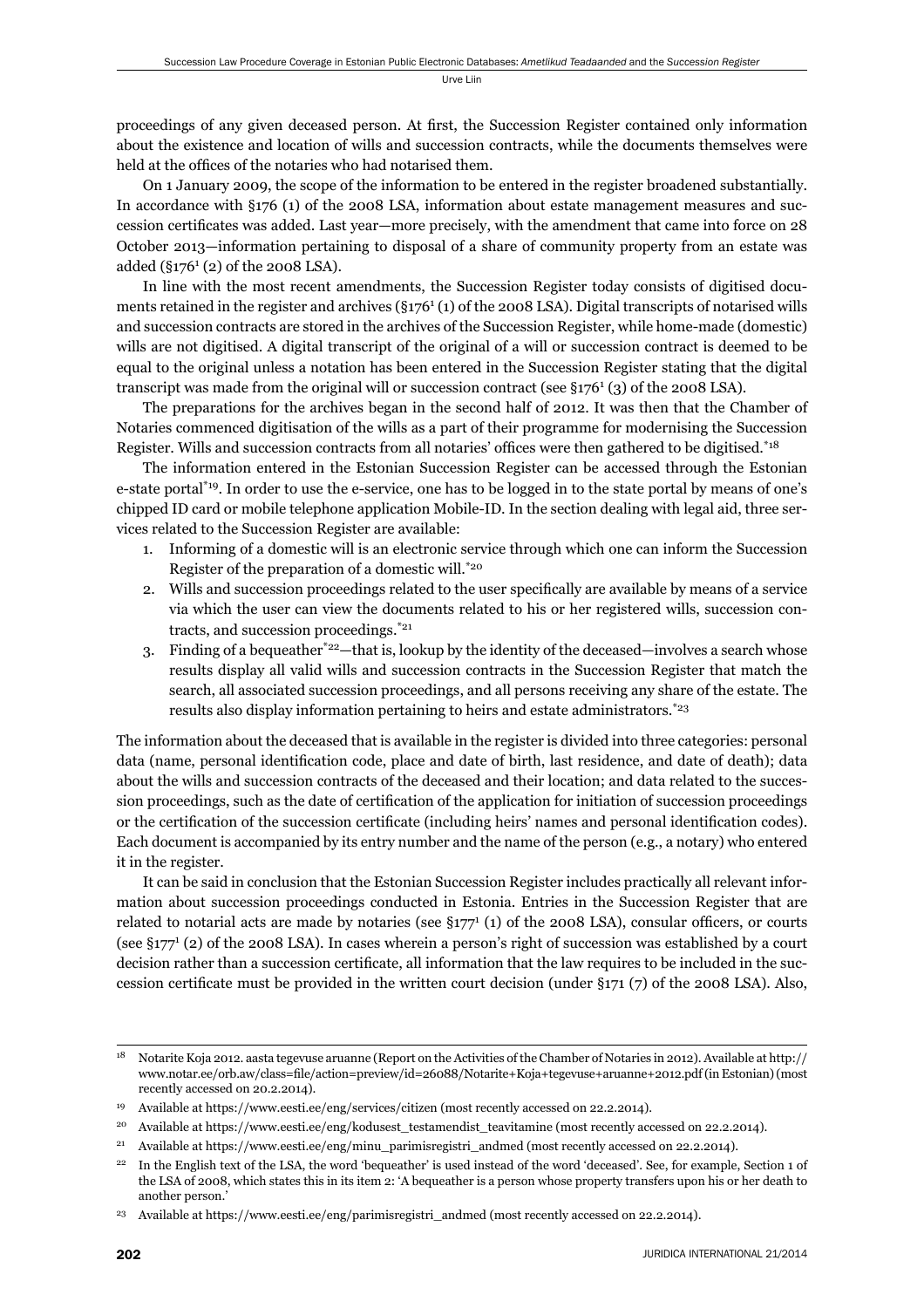according to  $\S_586$  (6) of the Code of Civil Procedure<sup>\*24</sup>, the court is to make an entry in the Succession Register upon the application, alteration, or termination of estate management measures.

#### 3.2. Notices of succession proceedings

The information included in the *Pärimisteated* can be divided into three types: notices related to the initiation of succession proceedings (§168 (1) of the 2008 LSA), notices of the calling proceedings for identification of heirs (see §169 of the 2008 LSA), and notices of calling proceedings in order to determine the obligations of the deceased (under §140 of the 2008 LSA).

According to §168 (4) of the 2008 LSA, the list of information to be contained in the notices shall be established by a Regulation issued by the Minister of Justice. The Regulation for the 2008 LSA<sup>\*25</sup> provides, in its §8 (1), that the notice of initiation of succession proceedings shall include at least the following information: 1) the name and given name of the deceased; 2) the deceased's date of birth and personal identification code; 3) the date of death of the deceased; 4) the planned date for attestation of the succession certificate (that is, the term for it); 5) the consequences for an heir of not informing the notary of his or her existence before the certification of the succession certificate; 6) a call to pass on the will of the deceased or any information about its location to the notary immediately; 7) that all persons entitled to inherit who wish to renounce succession have to submit a notarised application for renunciation of succession within three months of learning of the death of the relevant person and of their right to inherit; 8) that it is obligatory to send the notary information about persons entitled to inherit; and 9) that a succession certification will be attested with respect to persons about whom the notary has been informed, whose right to inherit and the scope of this right have been certified, and who have not renounced succession.

The information falling under the first three list items above is self-explanatory. The purpose of informing of the planned time limitation (or term) for certification of the succession certificate is to urge all relevant persons to contact the notary conducting the succession proceeding before the term expires. For the next items in the list, the content involved is somewhat less clear, at least in its value as-is.

In fact, the content under clauses 6, 7, and 9 of the Regulation repeats the text of the 2008 LSA verbatim. The information in question can also be accessed through the Estonian e-state portal, associated with the Succession Register. This is similar to the situation with the German *ZTR* home page; important legal information pertaining to succession is likewise provided on the first page of the register. However, in *Pärimisteated* that information is repeated in each and every notice, which makes the notices overly lengthy.

For example, under §8 (1) 6) of the Regulation for the 2008 LSA is derived from §26 of the 2008 LSA, which in its item 2 imposes on the possessor of the testator's will the obligation to come forward immediately and submit the testament. The notary shall issue a document to the person who submits the domestic will upon submission, pertaining to the depositing of the will, which shall be signed by both the person submitting the will and the notary. Generally, notaries state in the *Pärimisteated* the obligation to present the testament, but some of them do not include the word 'immediately' and ask simply that the testament be brought to their office before the expiry of the term for the succession certificate. The latter kind of notice does not correspond to the text and the intent of the law. Also, if the intent of the law is that the will of a deceased person that is in some other person's possession be brought to the notary as soon as possible, to which notary's office it is brought should not matter. That would not necessarily be the office of the notary conducting the succession proceedings, especially if said office is far from the possessor of the will (for example, in a case of his or her residence being remote) and it would be more convenient to present the will to the closest notary's office.

The information listed under clause 7 of §8 (1) of the Regulation for the 2008 LSA is derived from §§ 118 and 119 of the 2008 LSA, while the content under clause 9 is derived from §171 of the 2008 LSA.

At the same time, fulfilling the requirements detailed under clause  $5$  of §8 (1), of the Regulation for the 2008 LSA can be difficult for notaries. It is quite rare to find in the *Pärimisteated* an explanation of the notary as to the consequences of not informing the notary of a (potential) heir before the term for attesting the succession certificate has expired. In most notices, there is no mention of this possible development.

<sup>24</sup> Tsiviilkohtumenetluse seadustik. – RT I 2005, 26, 197 … RT I, 6.2.2014, 13 (in Estonian). English text available at https:// www.riigiteataja.ee/en/eli/514022014002/consolide (most recently accessed on 21.2.2014).

<sup>25</sup> Pärimisseadusest tulenevate notari ametitoimingute tegemise kord. – RTL 2008, 101, 1435 … RT I, 7.2.2014, 11 (in Estonian).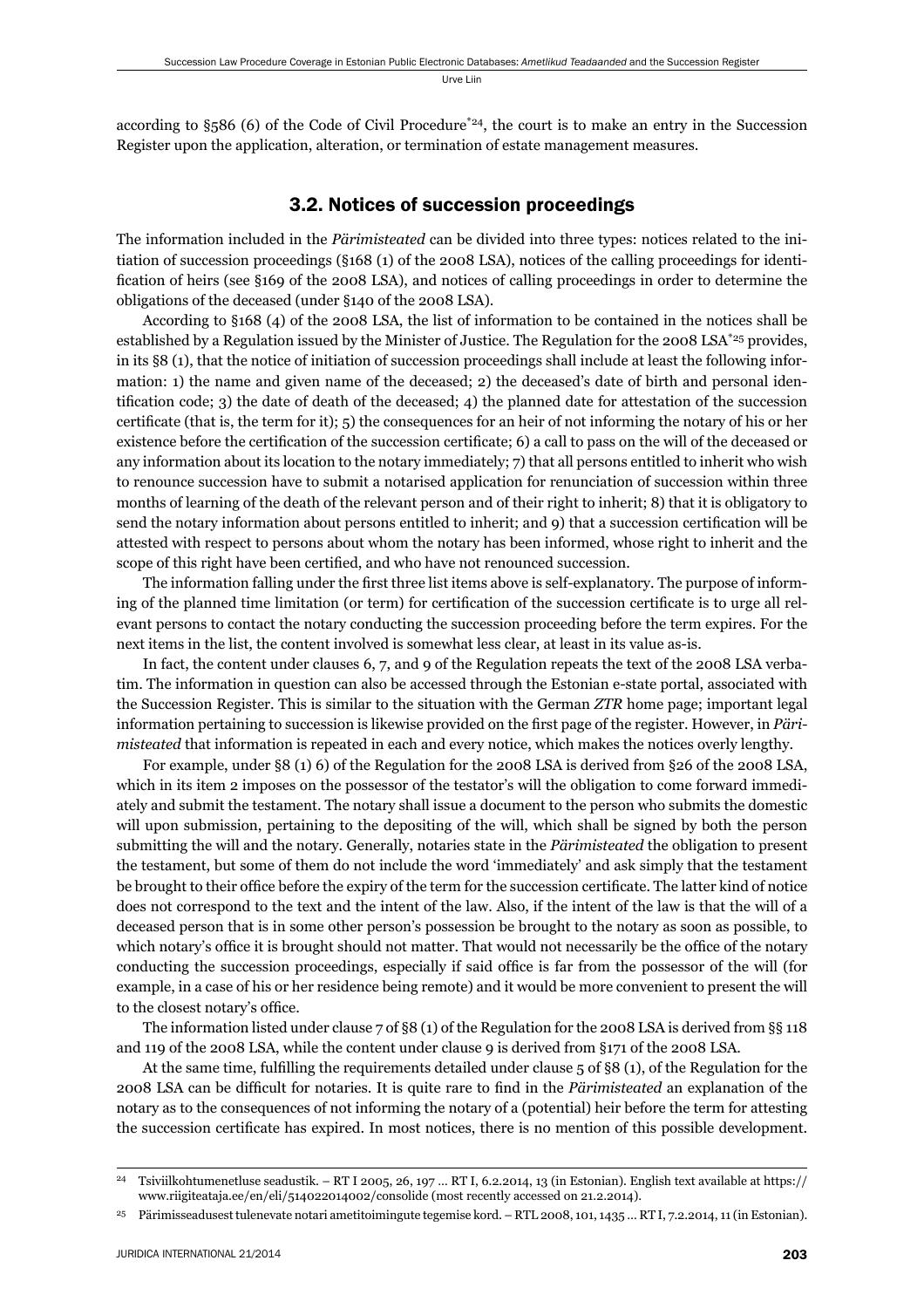Only a few notaries have referred to §175 of the 2008 LSA, according to which, if the incorrectness of a succession certificate, legatee certificate, certificate of recipient of a compulsory portion, or certificate of executor of a will becomes apparent after the notarisation thereof, the notary shall revoke it on his or her own initiative or on the basis of a notarised application by an interested person.

According to §8 (3) of the 2008 LSA, if the planned date of attestation for the succession certificate has been set earlier that three months from publishing of the notice, then the notice of initiation of succession proceedings has to include notice that an heir who wishes to be covered by the succession certificate must inform the notary personally before the end of the set term. On the other hand, according to §171 (1) of the 2008 LSA, a notary shall attest a succession certificate if sufficient proof is provided as to the right of succession of an heir and the extent of that right but not less than one month after publication of the notice in *Ametlikud Teadaanded*.

According to §169 of the 2008 LSA, if the existence of an heir is not known or there is no reliable information pertaining to the place of residence of an heir, the notary shall conduct calling proceedings for identification of the heir. In that event, the notary shall publish a call for identification of an heir in the official publication *Ametlikud Teadaanded*. The notary may publish the call additionally in another publication. If the notary has not published a notice dealing with the initiation of succession proceedings before conducting the calling proceedings for identification of heirs, the notary shall publish the call in conjunction with the notice pertaining to the initiation of succession proceedings.

If, after reasonable time has passed from the publication of the notice regarding the calling proceedings for identification of heirs, insufficient proof related to the right of succession of an heir or the extent of that right is provided for purposes of attesting the succession certificate, the notary shall attest the succession certificate in a manner indicating the information that has become known to the notary in the succession proceedings pertaining to the persons who have accepted succession and, if it is possible to do so, information on any persons who may be entitled to accept succession (see §171 (6) of the 2008 LSA).

If no successor is known and no heir reports within one month from the publication of the call via the calling proceedings for determination of the heirs, or if a person who has reported him- or herself fails to prove his or her right of succession within one month from the due date associated with the calling proceedings, it shall be presumed that the intestate successor is the local government of the place of opening of succession-or, alternatively, the State in the case specified in §18 of the 2008 LSA (see also §125 (3) of the 2008 LSA).

Regardless, it would make sense to divide notices of succession proceedings into three types in accordance with their nature: notices about the initiation of succession proceedings, calls for proceedings for identification of an heir, and calls for proceedings for creditors of the deceased to be conducted by bailiffs. Of these, the calls for proceedings for identification of heirs could, in turn, be divided into two types: one consisting of those notices filed when there are no known heirs and the question is whether or not the local government or the state will inherit. The second category would cover calls in cases wherein there is some information available about the heirs but not their exact name or address. In general, this occurs when the closest heirs—the intestate heirs of first and second degree—have renounced succession and, therefore, the right to inherit has passed to more distant relatives, information about whom is more difficult to find in the databases available to notaries.

As is mentioned above, everyone, including the persons entitled to inherit and the creditors of the deceased, has since the end of 2013 had access to information about the initiation of succession proceedings and about the notary conducting them, just as much as about the general state of succession proceedings, directly through the Succession Register in the e-state portal. Therefore, in my opinion, there is no need to publish in the *Pärimisteated* notices simply declaring the initiation of succession proceedings. All that is needed for retrieval of information from either database is to know the name of the deceased. The only difference is that in the case of the Succession Register it is necessary also to know the personal identification code or date of birth of the deceased. A great advantage of the notices of succession proceedings in their current form is the opportunity to search for information on the basis of both date and keywords.